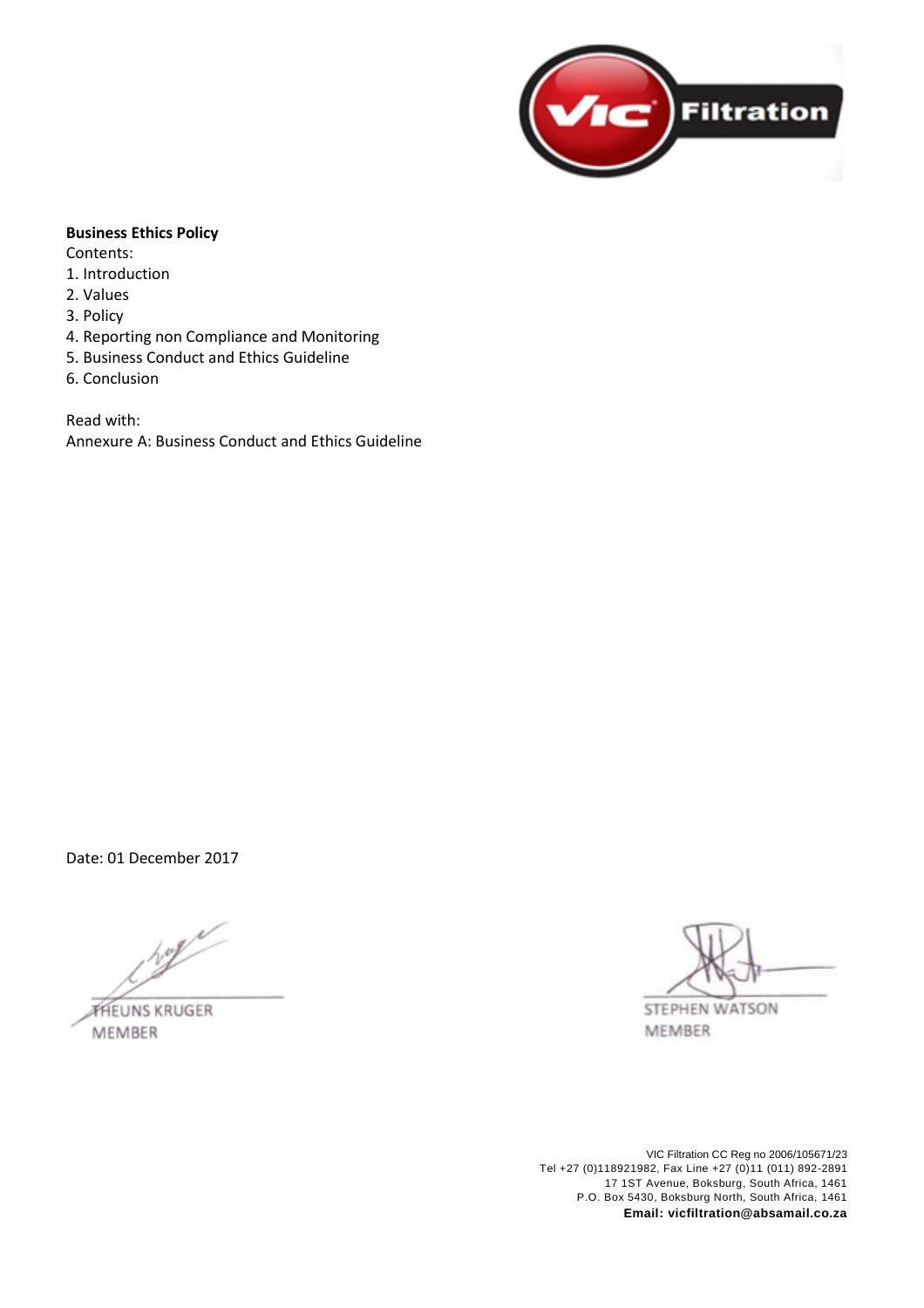

# **Business Ethics Policy**

## **1. Introduction**

The ethical performance of an organization is the total of the ethical performance of everyone who works for it. Thus all VIC FILTRATION employees owe our employer a duty of honesty, diligence and integrity. Ethics refers to standards of conduct, which indicate how individually and collectively an organisation should behave based on moral duties and virtues arising from principles about right and wrong.

## **2 Values**

Our reputation is one of our most important assets a maintaining the trust and confidence of all those whom we deal with is a vital responsibility.

We value: Honesty, Diligence, Integrity, Accountability, Teamwork, Customer Satisfaction and Responsibility

## **3 Policy**

3.1 Compliance with VIC FILTRATION policy on ethical business conduct and behaviour is required of all employees, contract labour, consultants, temporary employees, part-time employees, casual employees, occasional employees and others acting for VIC FILTRATION must also comply with this policy.

3.2 VIC FILTRATION is committed to competing honestly and fairly and we support and comply with all antitrust and fair competition laws in all markets where we do business. Antitrust and fair competition laws vary by country, but all are designed to stop competitors from creating agreements that prevent, restrict or distort the exercise of free competition.

3.3 VIC FILTRATION does not allow conflict of interest practices where an employee has a personal interest that could be seen to have the potential to interfere with his/her objectivity in performing his/her duties or exercising his/her judgement on behalf of VIC FILTRATION. Any such personal interest on the part of an employee, or a member of his/her family, is not permitted unless approved in writing.

3.4 VIC FILTRATION respects and values the cultural diversity of its customers and employees. VIC FILTRATION also respects its employees' personal privacy, but it does expect them to be law-abiding and to conduct their personal affairs like good and responsible citizens, especially where any indiscreet or antisocial behaviour could affect the individual's performance or reflect badly on VIC FILTRATION.

3.5 VIC FILTRATION is committed to achieving environmental, health and safety excellence. The company strives to provide a safe and healthy working environment and to avoid harming the environment and the communities in which it operates.

3.6 VIC FILTRATION resources are meant to serve VIC FILTRATION purposes and we do not tolerate